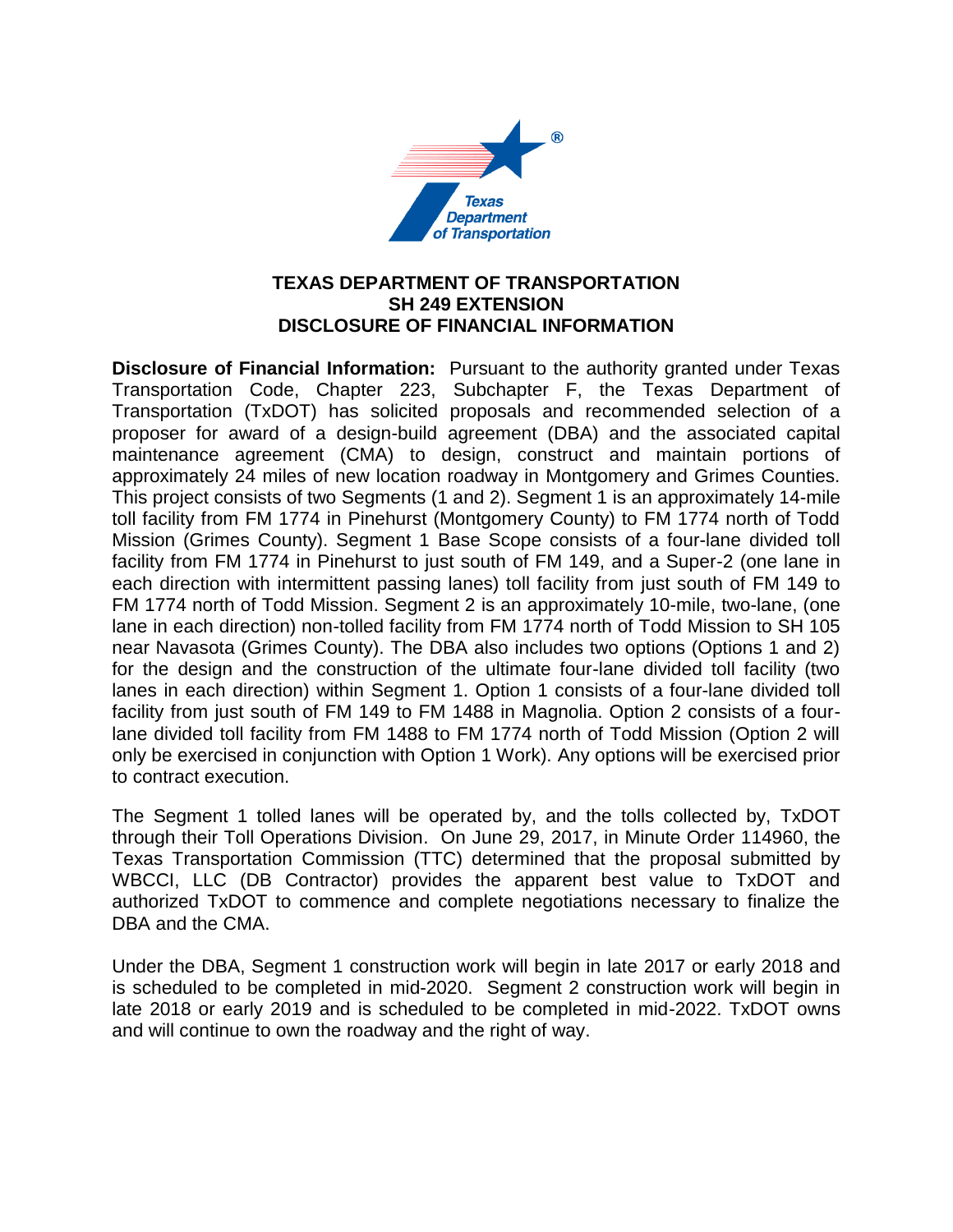Pursuant to Transportation Code, Chapter 371, Subchapter D, TxDOT is publishing financial information regarding the project and providing notice of a public hearing that will be held regarding the financial disclosure.

Project Financing. TxDOT intends to fund the SH 249 Extension with federal and state funding sources including financing a portion of the development of Segment 1 with toll revenue obligations issued by TxDOT. Segment 2 of the project will not be tolled. The total amount of debt that has been or will be assumed by TxDOT to acquire right-ofway, design, construct, and finance Segment 1 is projected to be approximately \$325 million. Under TxDOT's plan of finance, the debt will be repaid through toll revenues generated from the operation of the toll lanes on SH 249 Segment 1. The debt will be repaid over a term of up to 40-years from the date of financial close (excluding any refinancing). The projected amount of the interest that will be paid by TxDOT on the debt is approximately \$780 million over the term of the financing. TxDOT does not anticipate assuming any debt for the operation and maintenance of the SH 249 Extension.

Duration of Tolling. TxDOT will collect tolls on Segment 1 to offset the acquisition, design, and construction debt cost. Tolling will continue along Segment 1 after the debt is repaid.

Method for Setting Toll Rates. Designation of SH 249 Segment 1 as a toll facility was adopted by TTC Minute Order 114959 dated June 29, 2017. The initial toll rates and annual escalation policy for Segment 1 are anticipated to be consistent with the Harris County Toll Road Authority (HCTRA) policies and escalation rates on the adjacent SH 249 Toll Lanes in Harris County.

Toll Rates. Based on the demand projections, it is estimated that the toll rates per mile for Segment 1 will be as follows:

| <b>Project Status</b>           | Year | Estimated \$/mile |
|---------------------------------|------|-------------------|
| <b>Initial Toll Rates</b>       | 2020 | \$0.271           |
| End of 1 <sup>st</sup> CMA Term | 2025 | \$0.302           |
| End of $2^{nd}$ CMA Term        | 2030 | \$0.337           |
| End of 3 <sup>rd</sup> CMA Term | 2035 | \$0.376           |

Methodology for increasing toll rates. Toll rates for Segment 1 will be static (not changing based on traffic conditions) and increase based on the adopted escalation policy anticipated to be consistent with the terms of the policy utilized by HCTRA.

Competing Facilities. There are no terms in the DBA related to competing facilities and there are no penalties associated with their construction.